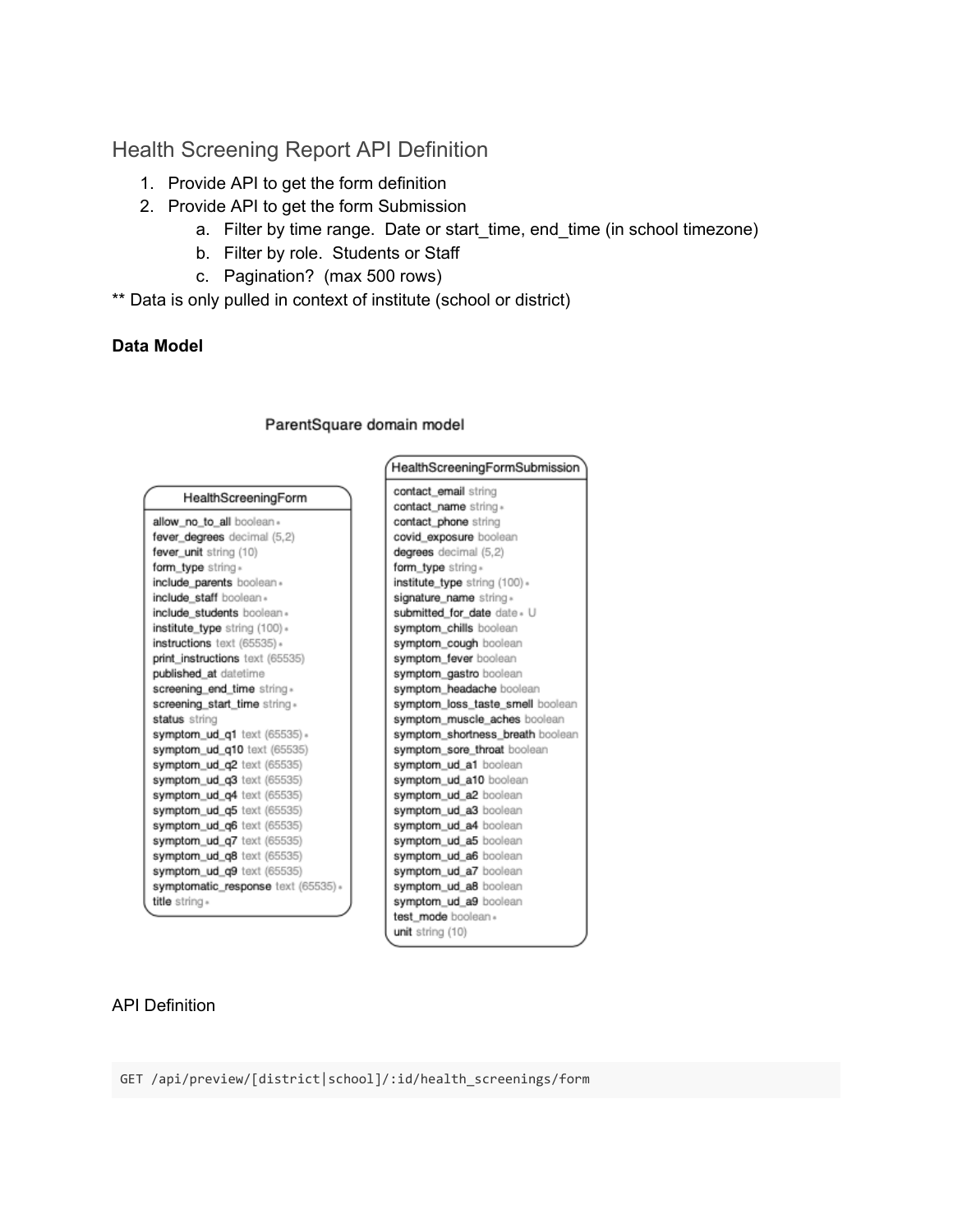e.g. response for standard

```
{ 
  "form_type": "long",
  "include_students": false,
   "include_staff": true , 
  "include_parents": true,
   "title": "Daily Self-Screening Form" , 
   "instructions": "You must complete and submit this form each day before reporting to 
campus. If the answer to any of the following questions is YES, you must stay home.",
   "symptomatic_response": "You responded YES to one of the questions in the form. Please 
stay home, do not appear on campus and refer to the guidelines." , 
  "allow_no_to_all": true,
   "screening_start_time": "20:00" , 
   "screening_end_time": "16:00" , 
   "fever_degrees": "100.4" , 
 "fever unit": "F",
   "status": "published" , 
}
```

```
e.g. response for custom
```

```
{ 
  "institute_id": 586,
   "institute_type": "District" , 
   "form_type": "custom" , 
  "include students": false,
   "include_staff": true , 
  "include_parents": true,
   "title": "Daily Self-Screening Form" , 
   "instructions": "You must complete and submit this form each day before reporting to 
campus. If the answer to any of the following questions is YES, your child must stay home.",
   "symptomatic_response": "You responded YES to one of the questions in the form. Please 
keep your child at home and refer to the guidelines." , 
  "allow_no_to_all": true,
   "screening_start_time": "20:00" , 
   "screening_end_time": "10:00" , 
   "fever_degrees": "100.4" , 
   "fever_unit": "F" 
  "status": "published",
```
 "symptom\_ud\_q1": "In the last 48 hours, has your child experienced any of the following symptoms?\r\n\r\n\* Fever (over 100.4\u00b0 F)\r\n\* Headache\r\n\* Cough\r\n\* Congestion (runny nose)\r\n\* Sore throat\r\n\* Shortness of breath\r\n\* Chills\r\n\* Muscle aches\r\n\*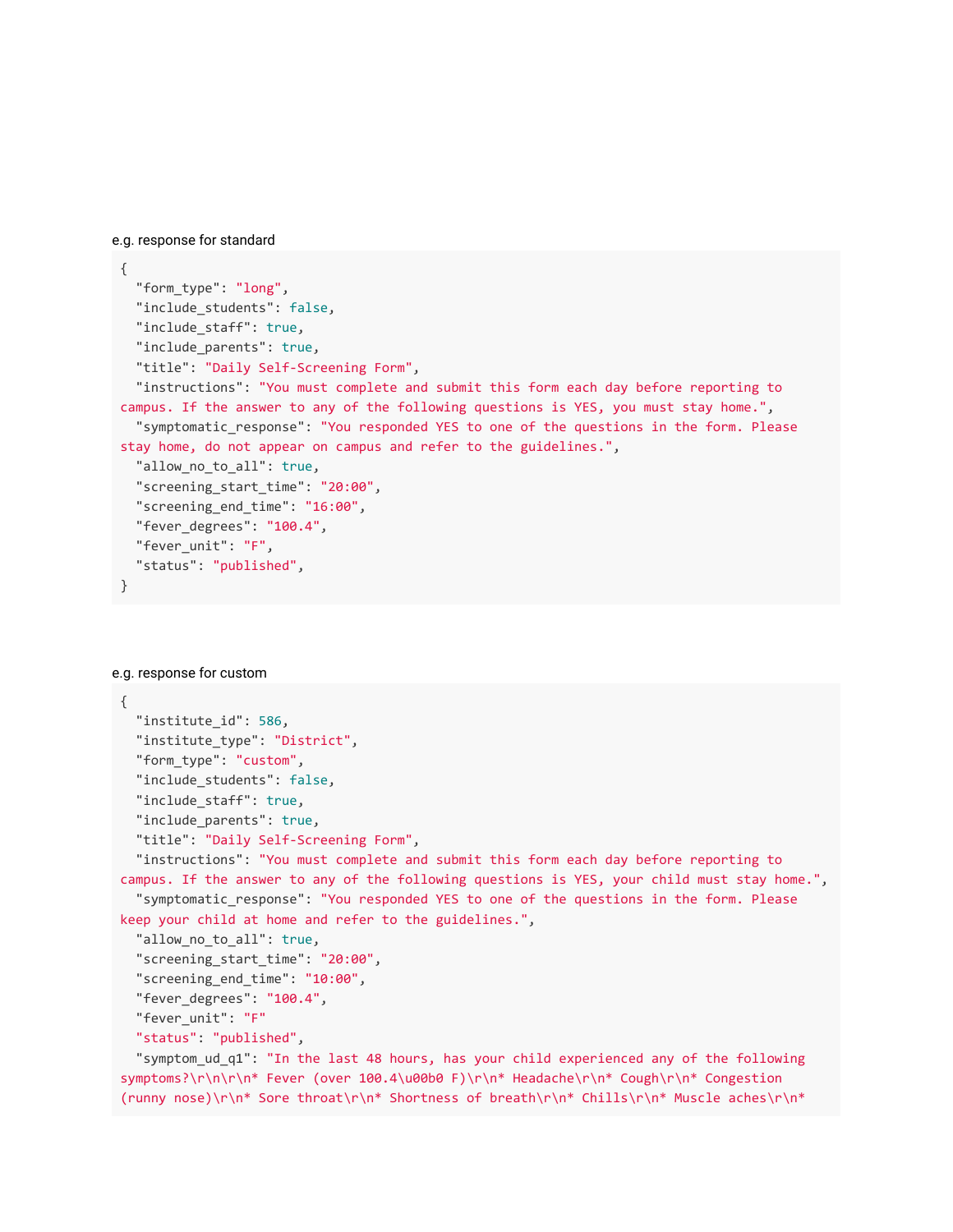```
Loss of taste or smell\r\n* Gastrointestinal (nausea, vomiting or diarrhea)",
   "symptom_ud_q2": "Has your child had close contact with anyone diagnosed with COVID-19 in 
the past 14 days? (Close contact is considered as being within six feet of someone, unmasked 
for more than 15 minutes total in the past 24 hours)",
  "symptom ud q3": "Has anyone in your household tested positive for COVID-19 in the last 10
days?" , 
   "symptom_ud_q4": "Is anyone in your household awaiting COVID-19 results due to symptoms or 
potential exposure to the virus?" , 
}
```
#### GET /api/preview/[district|school]/:id/health\_screenings/submissions

| <b>Parameters</b> | Required   | Example       |
|-------------------|------------|---------------|
| date              | <b>YES</b> | 2021-02-12    |
| role              | <b>YES</b> | student staff |

Form Types

- 1. Custom: Apart from the student/contact information, it only returns the answers to the custom question that are defined in the form
- 2. Custom with body temp: Apart from the student/contact information, it only returns the answers to the custom question that are defined in the form plus temperature
- 3. long: Apart from the student/contact information, it returns all the standard questions apart from the body temperature (degrees)
- 4. long with body temp: Apart from the student/contact information, …..
- 5. short: Apart from the student/contact information, …..
- 6. short\_with\_body\_temp: Apart from the student/contact information, ...

#### **E.g. for Custom response**

```
{ 
"page":1,
"total_records" : 1000,
 "total_pages": 2,
"students": [ 
  { 
    "student_id": 399, #This is the sis student_id, external_id in PS
     "submitted_by_id": 123 , # this is sis contact id, external_id for students_users in ps 
     "submitted_for_date": "2021-02-18" , 
    "form type": "custom",
    "contact_name": "Normand Towne",
     "contact_email": "normand.towne@gmail.com" , 
     "contact_phone": "235364988" , 
     "signature_name": "Normand Towne" ,
```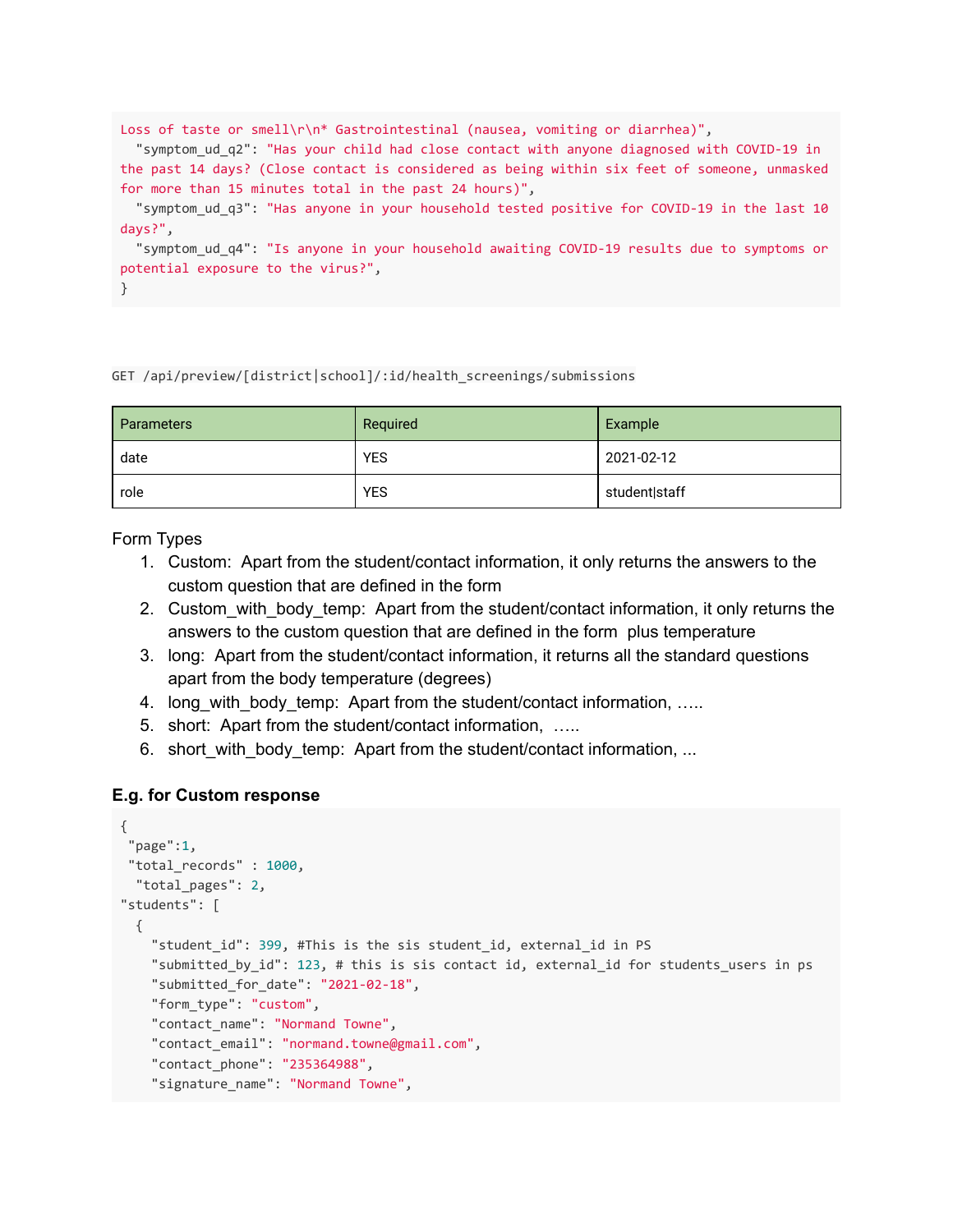```
"symptom_ud_a1": false,
    "symptom_ud_a2": false,
    "symptom_ud_a3": false,
     "symptom_ud_a4": false 
     }, 
   { 
     "student_id": 998,
     "submitted_by_id": 5133 , 
     "submitted_for_date": "2021-02-18" , 
    "form_type": "custom",
     "contact_name": "Sarina Hartmann" , 
     "contact_email": "Sarina.Hartmann@gmail.com" , 
     "contact_phone": "8784981955" , 
     "signature_name": "Sarina Hartmann" , 
      "symptom_ud_a1": true , 
    "symptom_ud_a2": true,
    "symptom ud a3": false,
     "symptom_ud_a4": false 
   } 
] 
}
```
#### **Long (for staff)**

```
{ 
  "user id": 5275445,
  "student id": null,
   "submitted_by_id": 5275445 , 
   "submitted_for_date": "2021-02-18" , 
  "form_type": "long",
  "covid_exposure": false,
  "symptom fever": false,
  "symptom_sore_throat": false,
  "symptom_muscle_aches": false,
  "symptom_headache": false,
   "symptom_shortness_breath": false , 
   "symptom_loss_taste_smell": false , 
  "symptom_cough": false,
  "symptom chills": false,
  "symptom_gastro": false,
  "degrees": null,
   "unit": "F" , 
  "contact_name": "Jack Ma",
   "contact_email": "dma@gmail.com" , 
  "contact phone": null,
   "signature_name": "Jack Crank"
```